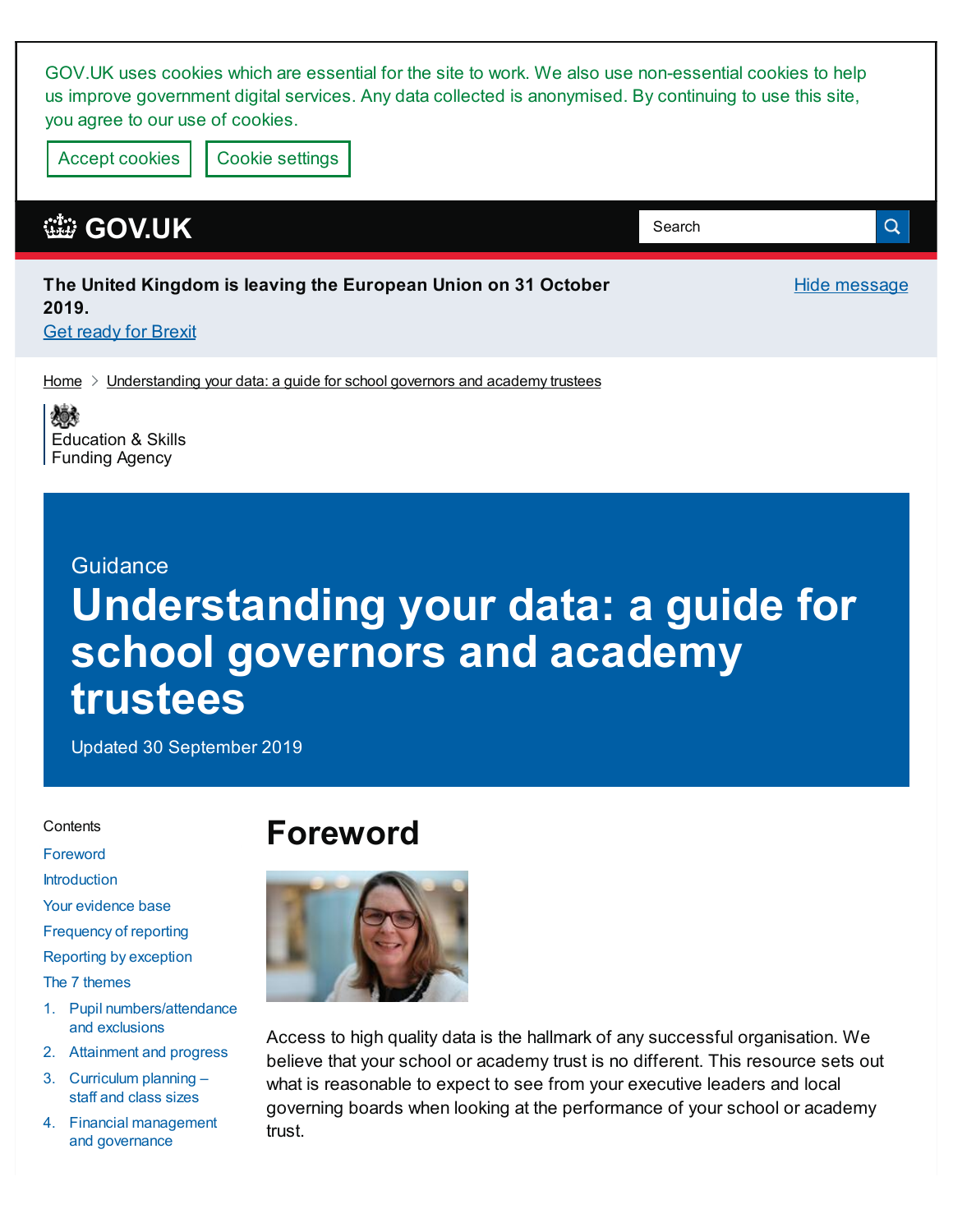- 5. Quality assurance
- 6. [Safeguarding](#page-16-0) and wellbeing
- 7. The school [community](#page-17-0) staff, pupils and parents

This is not about collecting more information, but about collecting the right information, understanding it, discussing it and using it to inform your actions. You can use this resource to refine your board reporting and to actually reduce the amount of data collection and associated work – remember, when collecting any information, it is important to be aware of the potential burden this may place on executive leaders and teachers.

This resource is intended to support your own professional judgement; and it is in this spirit that we hope you will find it a useful check for your existing processes. There is no need for any additional reporting mechanism here. This resource can be used alongside your existing approaches such as your school improvement/ development plan or help to create a new one.

We asked a number of experienced governors and trustees who serve on boards and local authorities across the country to share best practices and learning. These have been summarised into this document to help you to have productive conversations with your executive team and analyse the educational performance and financial sustainability of your school or academy trust. We have signposted to resources, which, we think you will find useful to support with constructive conversations with your executive leaders.

#### **Eileen Milner**

Chief Executive of the Education and Skills Funding Agency

# <span id="page-1-0"></span>**Introduction**

All governance boards, no matter what type of school or how many schools they govern, have 3 core functions:

- 1. ensuring clarity of vision, ethos and strategic direction
- 2. holding executive leaders to account for the educational performance of the organisation and its pupils, and the effective and efficient performance management of staff
- 3. overseeing the financial performance of the organisation and making sure its money is well spent

[\(Governance](https://www.gov.uk/government/publications/governance-handbook) Handbook 2019 1.1)

You should already be challenging and evaluating what your data is telling you about your school or academy trust. You should know who is responsible for providing this data (eg Chief Executive Officer (CEO) or headteacher and/or school business professional (SBP)). Having sight of your data will enable you to establish the 'root causes' behind problems and the reasons for success.

To facilitate further improvement in your school or academy trust's performance, we have developed 7 themes for you to use as an evidence base when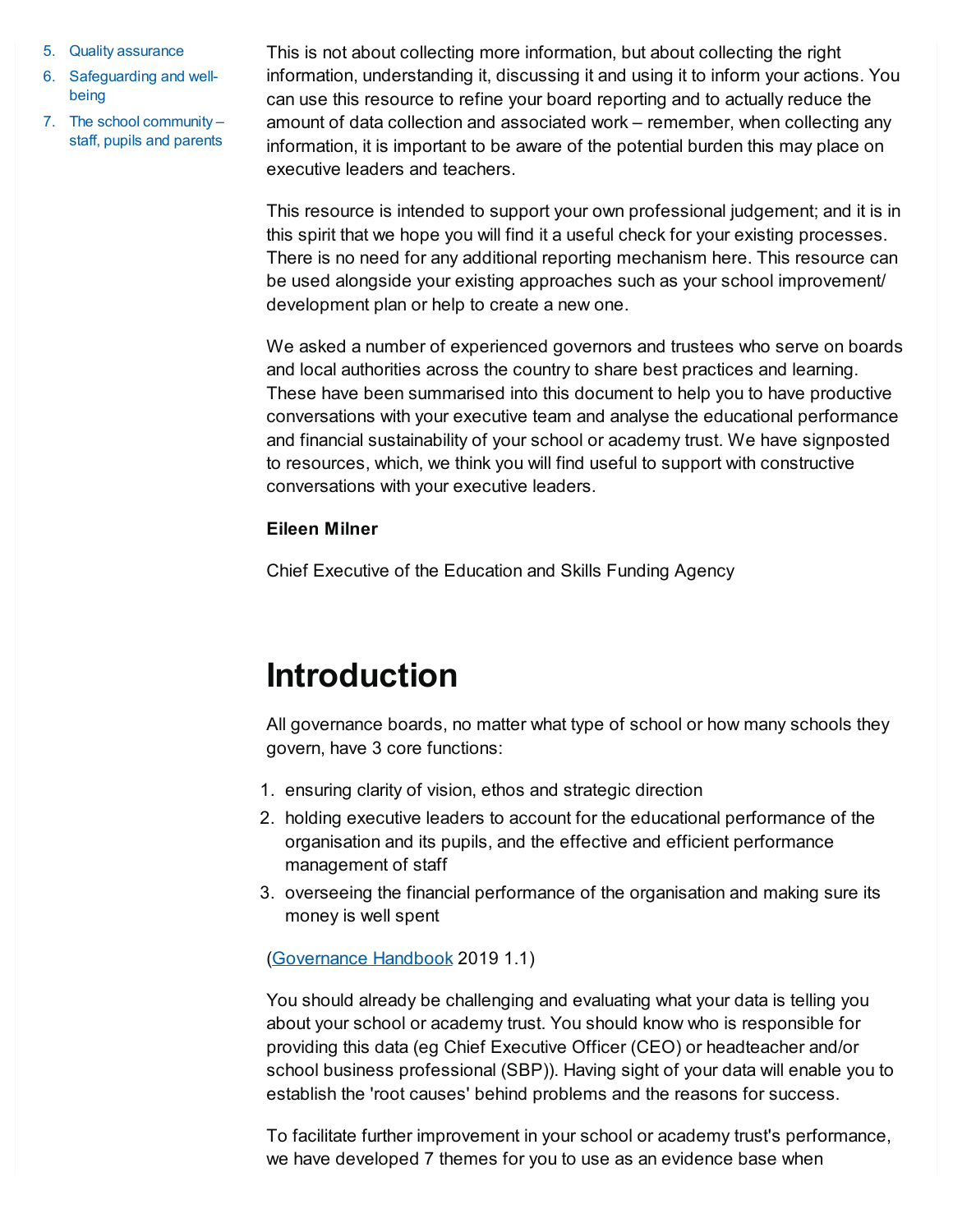discussing the performance of your school or trust and the academies within it with your board.

Further information on the knowledge, skills and effective behaviours which are required by the board can be found in the [competency](https://www.gov.uk/government/publications/governance-handbook) framework for governance.

## <span id="page-2-0"></span>**Your evidence base**

The 7 themes bring together a broader range of information to help guide discussions and provide a basis for challenge to ensure value for money is achieved, whilst focusing on educational outcomes. They should be used in conjunction with each other, and in the context of your organisation and its wider operational strategy.

It is important that you take into consideration the:

- size of your organisation
- type of school(s) within your organisation (eg primary/ secondary/alternative provision/special school) and whether a school has a specialist Special Educational Needs (SEN) unit or resourced provision
- $\bullet$  key stage
- curriculum offer
- pupil wellbeing and resilience
- pupil behaviour
- quality of career guidance
- [implications](https://www.gov.uk/government/publications/equality-act-2010-advice-for-schools) of the Public Sector Equality Duty under the Equality Act 2010

In all cases, you should consider what the data is telling you:

- what is going well?
- what learning can you apply from one area to another?
- what are the concerns?
- what changes need to be made?
- what can be done about it?
- how will this affect productivity for your school or academy trust?
- what is the impact on educational and financial outcomes?

Your evidence base will support you to develop, monitor and deliver your organisation's strategy for robust decisions about teaching, improvement and the deployment of resources in your school or academy trust.

It should be used to identify underlying reasons where you might expect performance to be better, and challenge any mitigating actions, analysing the risks/ benefits of each, clearly documenting the changes/progress made since the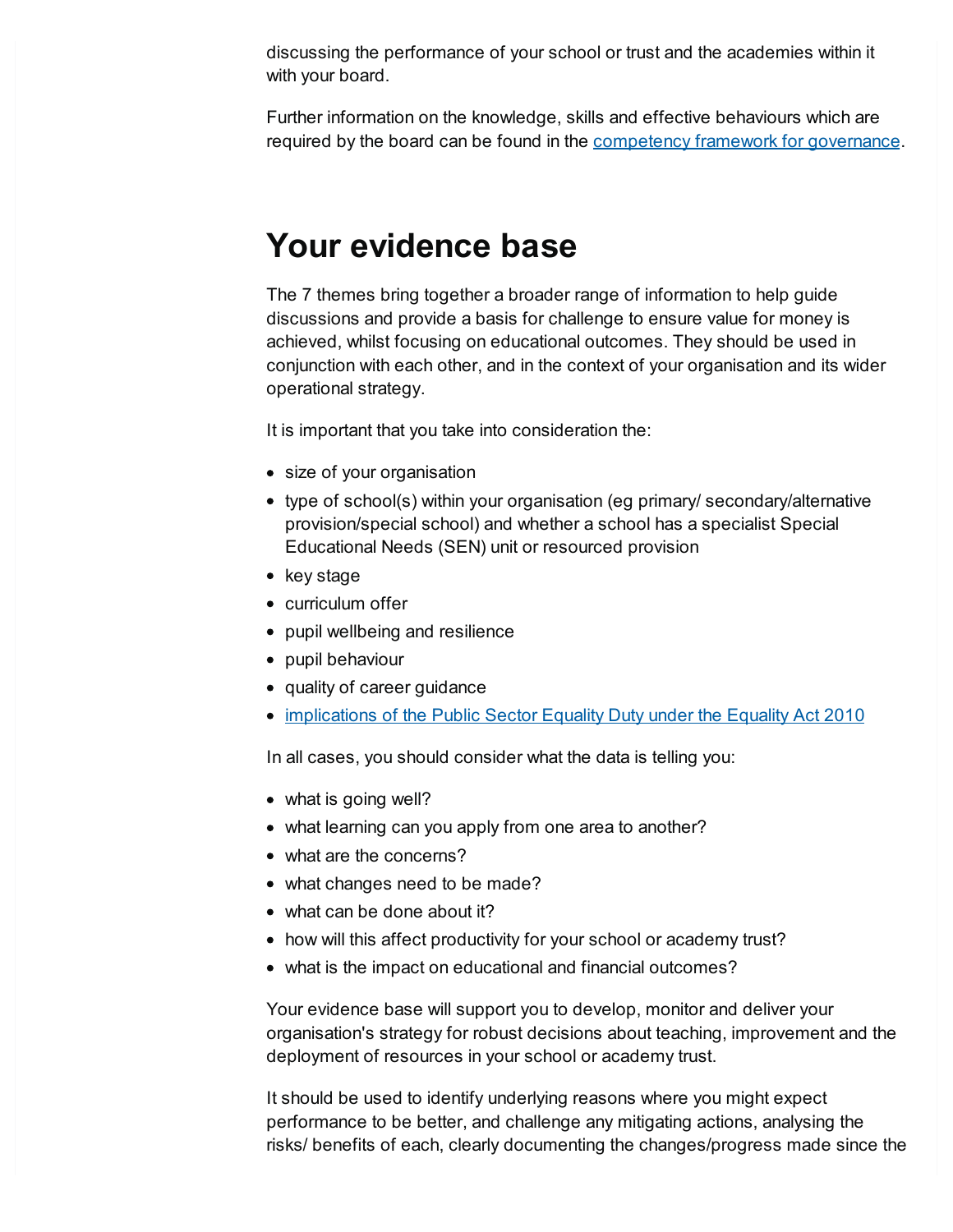last discussion.

As board and executive leaders, you should be benchmarking against comparators and analysing trends that bring together quality of leadership, financial health, resource management and pupil educational outcomes into one place.

Remember: it is important the data obtained is the **most recent available**. The data required for your evidence base should be easily accessible and should be used in the format in which it is routinely available.

Boards and executive leaders should understand the precision and limitations of data, and what can be inferred from it - the collection of data and its analysis must be proportionate. Time spent collecting and analysing data can be burdensome, placing additional workloads on individuals. You should consider what is the minimum information the board requires to hold leaders to account.

Further information on removing unnecessary workload associated with data management is available in the [making](https://www.gov.uk/government/publications/teacher-workload-advisory-group-report-and-government-response) data work report, which sets out the principles for data use.

### <span id="page-3-0"></span>**Frequency of reporting**

The board and its committees **must** meet regularly enough to discharge their responsibilities. Board meetings **must** take place at least 3 times a year (and business conducted only when quorate). [\(Governance](https://assets.publishing.service.gov.uk/government/uploads/system/uploads/attachment_data/file/788234/governance_handbook_2019.pdf) Handbook 2019 3.2).

We recommend the chair, together with the headteacher/CEO and clerk agree the frequency of reporting at board meetings.

## <span id="page-3-1"></span>**Reporting by exception**

An exception report should be used to identify and prioritise instances which require immediate attention when reviewing the performance of your school, or academy trust. It allows the board to easily understand issues of concern, or where the performance at your school or trust has significantly deteriorated from that which you would expect, and to question and challenge executive leaders to understand and contribute towards the improvement actions.

The exception report should form the basis for structured discussions, and boards should take a critical look at future risk and future planning. To help you do this we have provided an [exception](https://assets.publishing.service.gov.uk/government/uploads/system/uploads/attachment_data/file/826199/Exceptions_report_template.odt) report template, with guidance notes, and [example](https://assets.publishing.service.gov.uk/government/uploads/system/uploads/attachment_data/file/826201/Exceptions_report_anonymous_example_B.odt) case studies (**example A** and **example B**).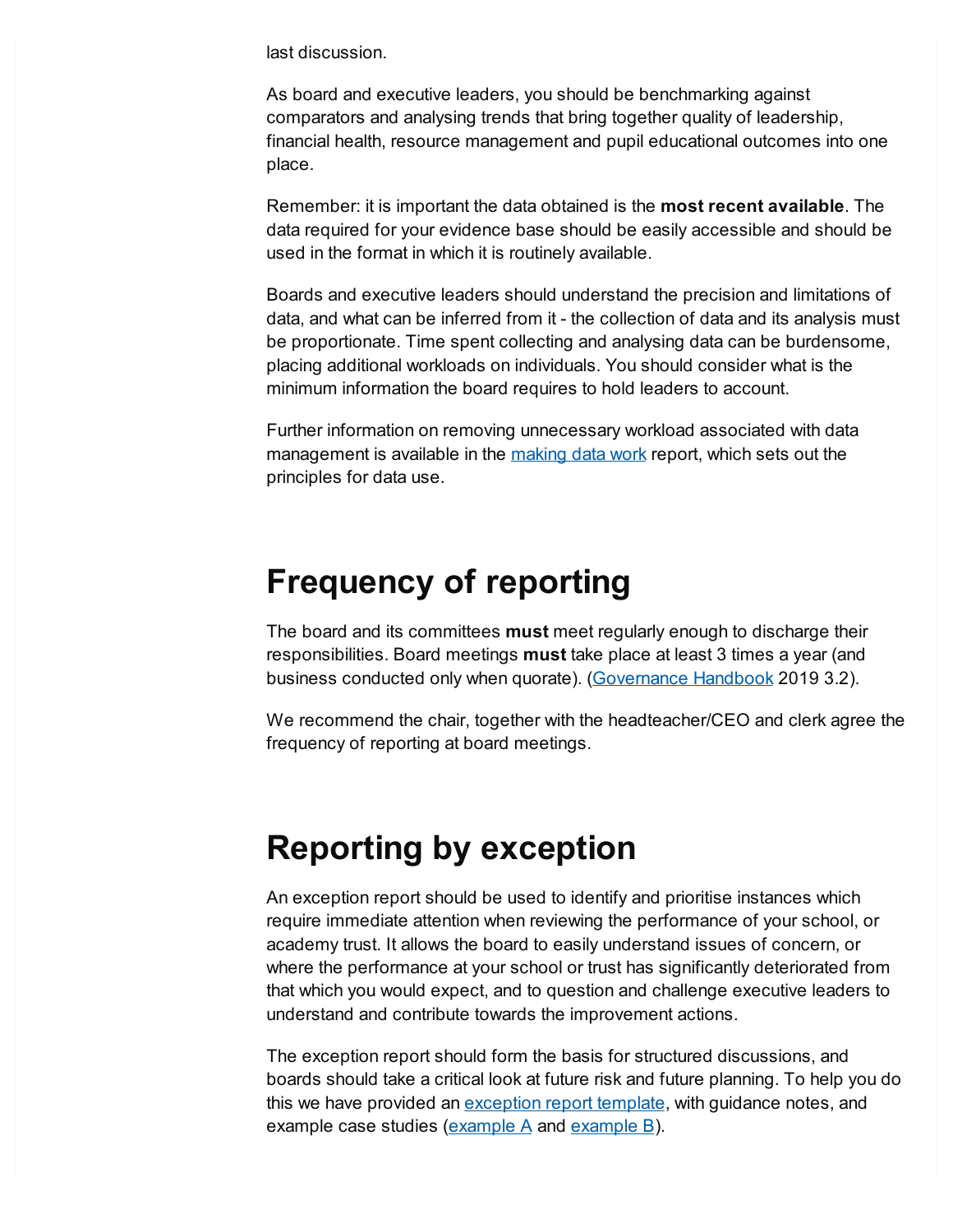## <span id="page-4-0"></span>**The 7 themes**

# <span id="page-4-1"></span>**1. Pupil numbers/attendance and exclusions**

### **Pupil numbers**

Pupil numbers account for the vast bulk of your income. Understanding the growth or decline in numbers is vital to safeguard the financial health of your organisation.

Look at recent trends, current numbers and pupil number projections. This should include a breakdown to show first, second and third choices, and in-year churn in all year groups.

You should consider:

- engaging with feeder schools
- transition from primary to secondary schools
- pupil projections/future financial planning including considering those with additional needs that will require additional funding
- differences between pupil projections and actual pupil numbers
- number of service pupils/pupils from traveller families/seasonal employment trends
- liaising with local authorities where required on pupil places

#### **Pupil absence levels (including persistent absence)**

Comparative data is often a spur to improvement, including for high-performing organisations.

Benchmark your school's authorised, unauthorised and persistent absence rates against comparators and national averages. Also, look at absence levels over time to spot trends and improvements, and compare against other schools within your local authority area or Multi-academy trust (MAT) and the national average.

You should also consider:

- absence levels by pupil characteristics including:
	- gender
	- different ethnicities and first language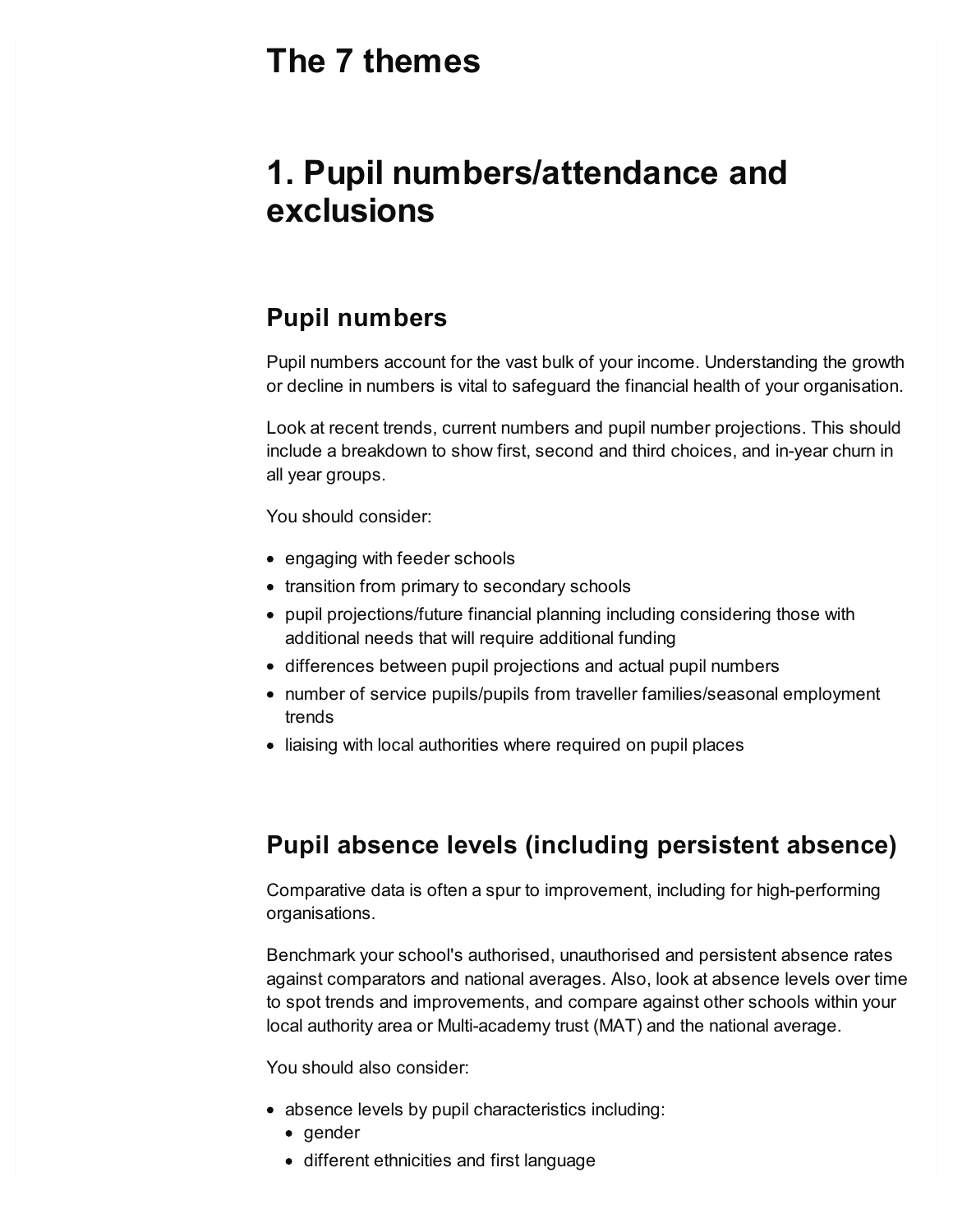- different year groups
- free school meal (FSM) eligibility
- those with special educational needs or long-term medical conditions
- those who have needed a social worker (looked after children (LAC) and children in need (CIN))

For academy trusts and local authority (LA) maintained schools:

- the pupil absence [statistics:](https://www.gov.uk/government/collections/statistics-pupil-absence) quide provides information on authorised and unauthorised pupil absences by school type, including persistent absentees and pupil characteristics. Statistics are published 3 times per year
- analyse school [performance](https://services.signin.education.gov.uk/) (ASP) also applies. Boards can request a 'governor' account from their DfE Sign-in approver which allows access to the ASP

### **Pupil moves (including exclusion levels)**

Boards should consider carefully the level of pupil moves and the characteristics of pupils who are moving and deploy maximum challenge to school and academy trust management teams on any permanent exclusions to ensure it is a choice of last resort.

Look at exclusions, those taken off roll and those on roll but attending education off site. It is important to consider both the cost implications of directing children to be educated off site in alternative provision (AP) and whether there are any patterns to the reasons or timing of moves. For example, if high numbers of children with special educational needs or disabilities (SEND) are moving, your school, academy or trust may wish to consider reviewing its SEN support.

Multi-academy trusts (MATs) may also choose to work with their academies to consider this information, and whether or not there are patterns across academies within a MAT, recognising that numbers in any one academy are often low.

You should consider:

- effectiveness and consistency in implementing the school's behaviour policy
- the school register and absence codes
- instances where pupils receive repeat fixed period exclusions
- interventions in place to support pupils at risk of exclusion or in receipt of fixed period exclusions
- rolling average of permanent exclusions to ensure they are used very sparingly
- timing of moves and exclusions, and whether there are any patterns including any indications which may highlight where policies or support are not working
- the characteristics of children who are excluded, removed from roll or educated off site, such as the proportion who have SEN, whether they are supported by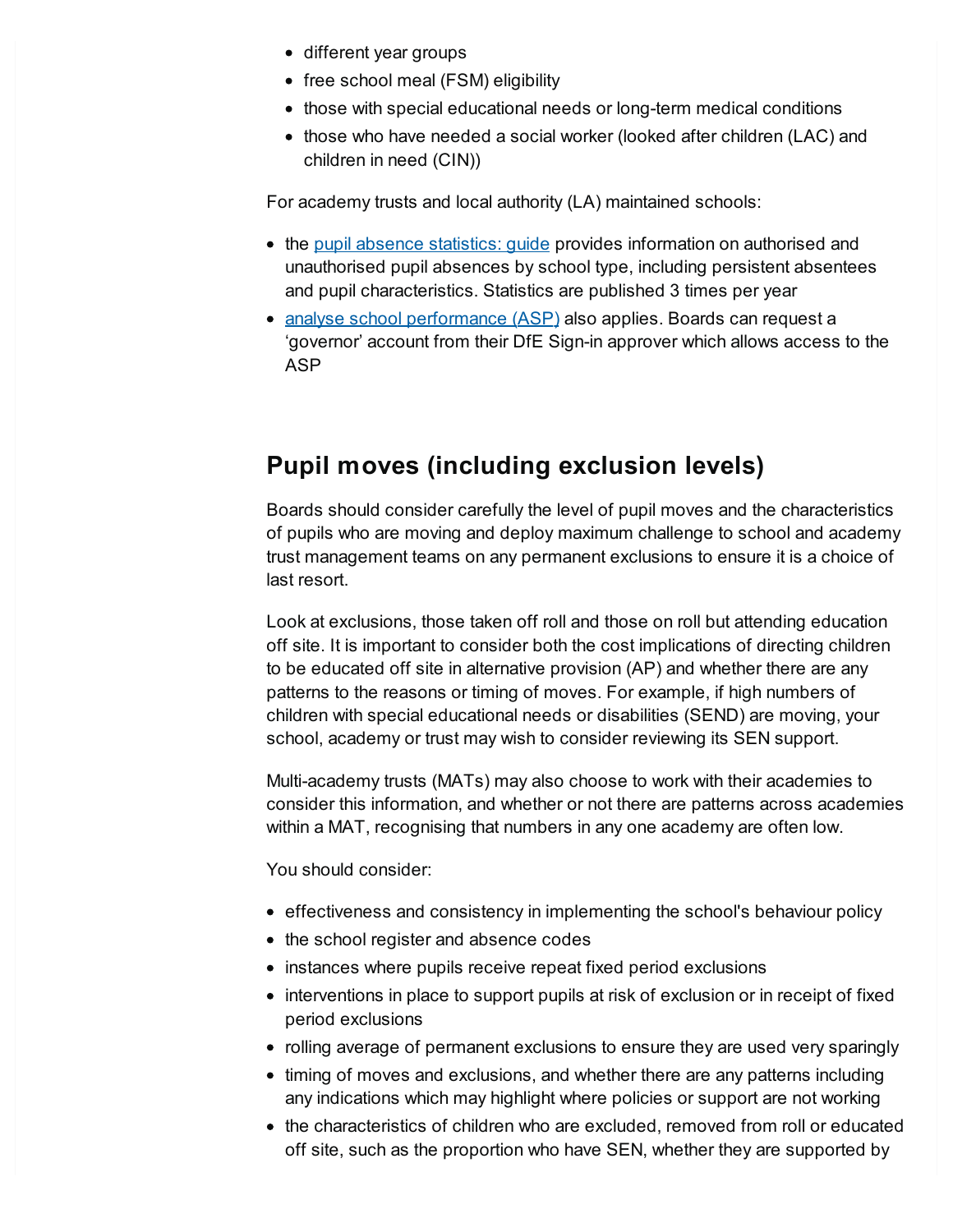social care and have needed social workers, and their ethnic background. This should include considering whether any groups are excluded or moving out of school at a higher rate than others, discussing why this is and whether any changes to practise are required to address disparities

• whether the placements of pupils directed off site into AP are being reviewed at sufficient intervals to provide assurance that the education is achieving its objectives and that the pupil is benefiting from it

For academy trusts and LA maintained schools:

- the school [attendance](https://www.gov.uk/government/publications/school-attendance) quidance provides information on using pupil registers and attendance codes
- the school [exclusion](https://www.gov.uk/government/publications/school-exclusion) statutory guidance provides information on the exclusion of pupils from local-authority-maintained schools, academies and pupil referral units
- the [alternative](https://www.gov.uk/government/publications/alternative-provision) provision statutory guidance provides information for local authorities, as well as headteachers and governing bodies of settings providing alternative provision
- analyse school [performance](https://services.signin.education.gov.uk/) (ASP) also applies. Boards can request a 'governor' account from their DfE Sign-in approver which allows access to the ASP

# <span id="page-6-0"></span>**2. Attainment and progress**

### **Pupil education outcomes**

The measure will reflect the type and phase of the school, for example key stage 2, key stage 4 progress and attainment.

Look at the breakdown of current numbers, for example, by boys/girls, free school meals, pupil premium, English as an additional language, special educational needs (those with an education, health and care (EHC) plan and those on SEND support), looked after children, and previously looked after children.

Monitor the actions taken to close the attainment gap and to improve year on year. Boards should avoid over-interpreting analysis of small subgroups of pupils, in line with the advice in the [making](https://www.gov.uk/government/publications/teacher-workload-advisory-group-report-and-government-response) data work report.

You should consider:

- progress of pupils in receipt of pupil premium and year 7 literacy and numeracy catch-up premium funding, tracked with pupil premium spend
- progress of disadvantaged pupils by key stage/year group against that of their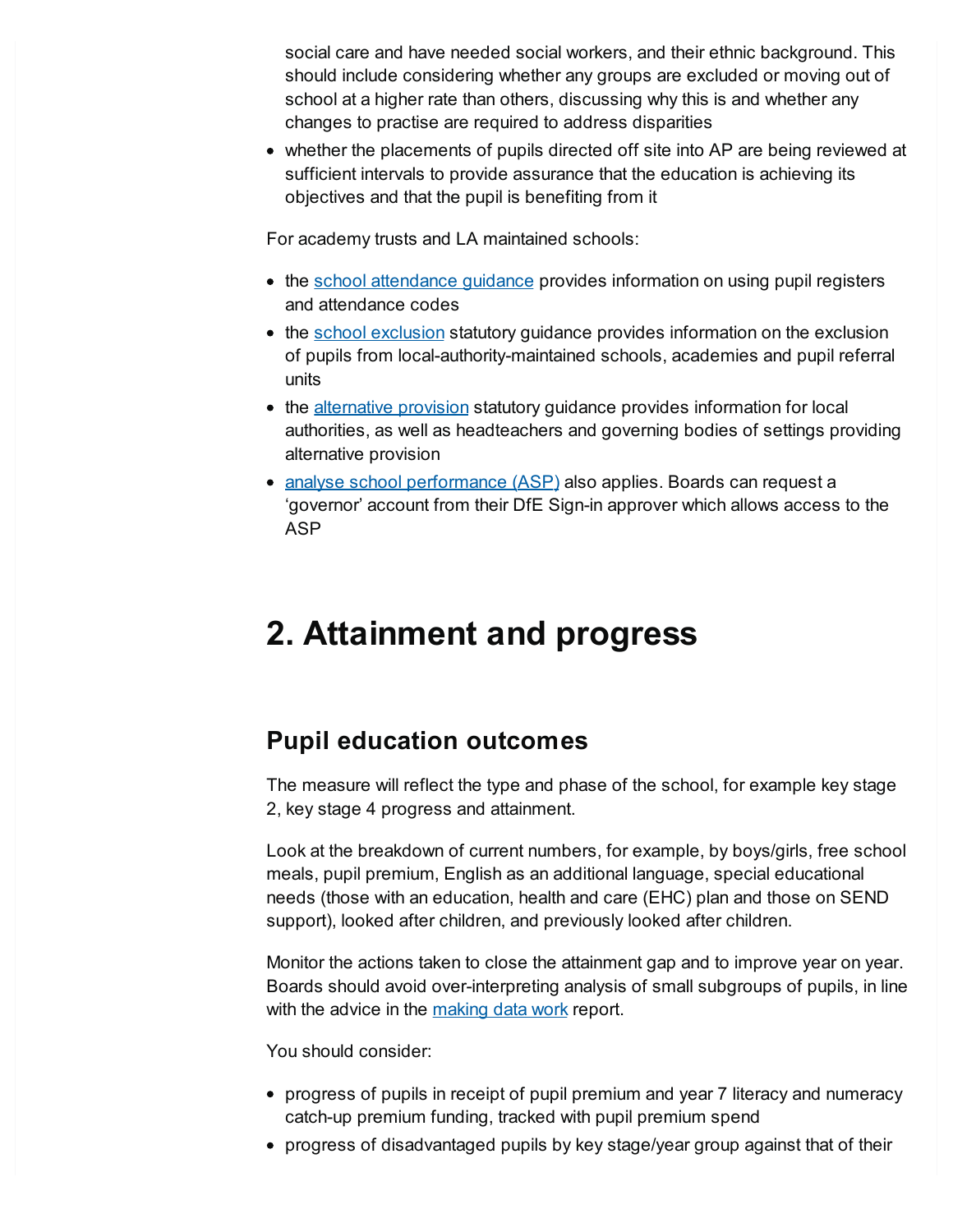non-disadvantaged peers nationally

- use of pupil premium plus and how it is being used to raise the educational attainment of previously looked after children
- progress of pupils with an EHC plan or on SEND support and an evaluation of the effectiveness of the provision made for them. The SEND [Governance](https://sendgov.co.uk/) Review Guide sets out a framework for how to ensure that learners with SEND access high-quality provision
- progress 8/ attainment 8 scores/ English Baccalaureate (EBacc) measures
- destination/career data including for pupils with SEND

For academy trusts and LA maintained schools:

- school [performance](https://www.gov.uk/government/collections/school-performance-tables-about-the-data) measures: about the data provides guidance and information to help you analyse the data that we report in the school and college performance tables and in the analyse school [performance](https://www.gov.uk/school-performance-tables) (ASP) service. Boards can request a 'governor' account from their DfE Sign-in approver which allows access to the ASP
- the Teaching Schools Council (TSC) Guide to Effective Pupil Premium Reviews' has useful material about school [self-evaluation](https://www.tscouncil.org.uk/resources/guide-to-effective-pupil-premium-review/) and includes a template that schools may choose to use to publish their pupil premium strategy

Remember: it is important that board and executive leaders consider whether data is proportionate, and the frequency and time costs of data collection. For example, they should not routinely request teacher-generated tracking data.

# <span id="page-7-0"></span>**3. Curriculum planning – staff and class sizes**

### **Curriculum planning (integrated with financial planning)**

It is vital that curriculum planning is coordinated as a joint exercise with your budget planning to produce a curriculum that meets the needs of **all** pupils (including those with additional needs) and is affordable.

A curriculum-led and data-informed approach to financial planning will help establish a staffing structure that can deliver the greatest impact. Boards should challenge leadership teams on the effective organisation of the curriculum and deployment of staff.

Look at factors including:

• pupil to teacher ratio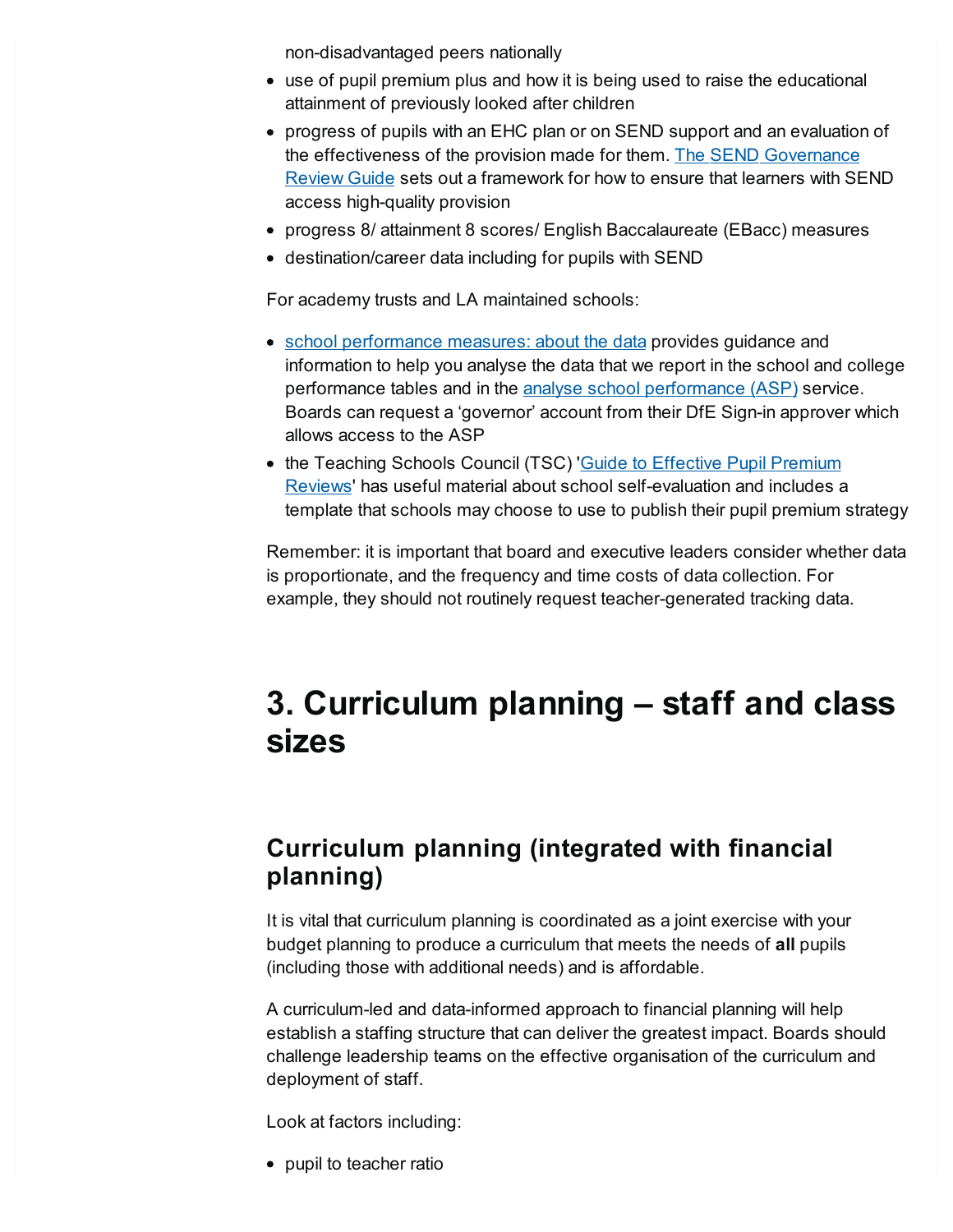- average class size
- teacher contact ratio (at secondary)
- average teacher cost
- % of total spend on teaching/non-teaching staff
- % of total spend on senior leadership team
- spend per pupil for non-pay expenditure lines (eg catering, ICT, estates management, business administration, energy and curriculum supplies)
- data on the deployment of teaching assistants (TAs) and higher-level teaching assistants (HLTAs) is helpful at primary level
- the amount of non-teaching time the special educational needs co-ordinator (SENCo) has available in relation to the number of pupils with SEN

You should consider:

- whether the current staff deployment strategy supports the school's educational vision and pupil outcomes
- current and future pupil forecasts to identify any changes in staffing requirements, including consideration of any special educational needs and disabilities of current and future pupils
- progress over the school's published accessibility plan, that must include plans to increase access for disabled pupils to the curriculum
- where actual pupil numbers diverge from forecasts
- succession planning/staff turnover
- teaching and learning responsibility (TLR) and on costs (eg National Insurance)

Schools can then use this data to model alternative scenarios and plan strategically to implement new structures if necessary.

For academy trusts and LA maintained schools:

- further information can be found in the school resource [management:](https://www.gov.uk/guidance/school-resource-management-top-10-planning-checks-for-governors) top 10 planning checks for governors. School and academy governors can explore these questions to help manage their resources and money efficiently
- the integrated [curriculum](https://www.gov.uk/guidance/integrated-curriculum-and-financial-planning-icfp) and financial planning (ICFP) guidance provides information on how schools can use ICFP to create the best curriculum for pupils with available funding
- the school [workforce](https://www.gov.uk/government/publications/school-workforce-planning) planning guidance provides information for all schools and will help school leaders to review their staff structures regularly, as part of annual school improvement, curriculum and financial planning
- to help schools achieve excellent school resource management, ESFA is deploying school resource [management](https://www.gov.uk/government/news/esfa-extends-schools-resource-management-adviser-pilot) advisers (SRMAs). Academy trusts should contact ESFA if they think they may benefit from the support of a SRMA. Maintained schools should speak to their local authority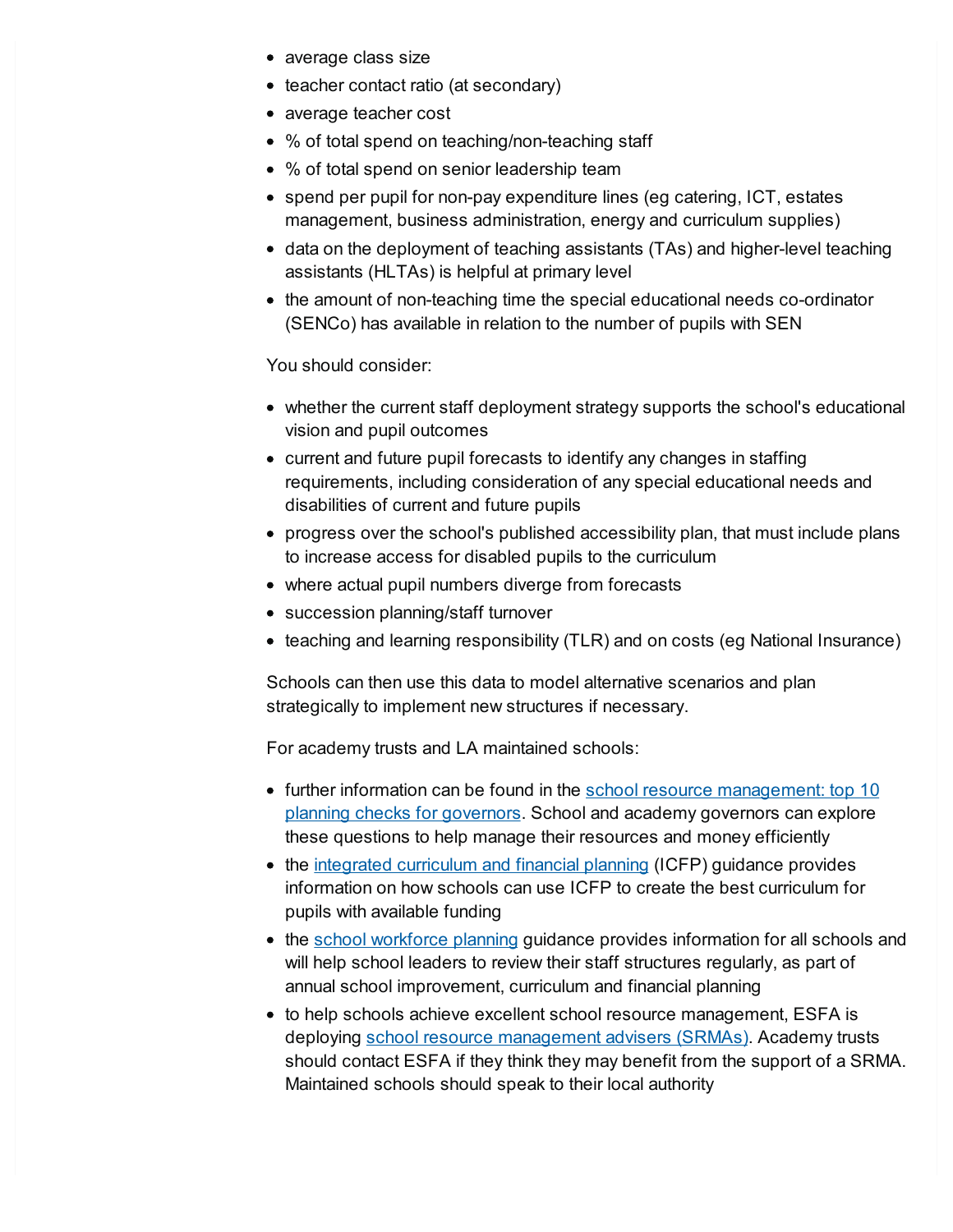# <span id="page-9-0"></span>**4. Financial management and governance**

#### **Financial management**

All schools and academy trusts should have robust systems and processes in place to manage their finances securely and effectively and provide assurance of this. It is important that board members understand the financial data that is presented to them to ensure there is sufficient challenge – if you are unsure, ask!

As a minimum we recommend you should:

- highlight any material divergence from initial budgets set and ongoing forecasts
- identify and challenge trends and inefficiencies to understand what is happening in your school or academy trust
- track income versus planned and actual expenditure against budget forecasts, revenue expenditure and non-staff costs as a percentage of total expenditure (and of income)
- analyse cash flow
- ensure pupil number projections have been accurate and if not, immediately rebudget accordingly

For academy trusts:

- 'the trust **must** prepare management accounts every month' which **must** include an income and expenditure account, variation to budget report, cash flows and balance sheet. The trust **must** select key financial performance indicators and measure its performance against them regularly, including analysis in its annual trustees' report as explained in the **[Accounts](https://www.gov.uk/guidance/academies-accounts-direction) Direction'** [\(Academies](https://www.gov.uk/government/publications/academies-financial-handbook) Financial Handbook 2019 2.21-2.22)
- the management accounts must also be shared with the chair of trustees every month irrespective of the size of the trust, and with the other trustees six times a year
- multi-academy trusts (MATs) should ensure there is clarity around the services that are provided centrally to its academies (eg through service level agreements). There should also be robust processes in place for assessing the quality of these services and their value for money
- the academy trust financial [management](https://www.gov.uk/government/publications/academy-trust-financial-management-good-practice-guides) good practice guides provide information outlining good practice in academy trust financial management and assurance

For LA maintained schools:

'provide the authority with details of anticipated and actual expenditure and income, in a form and at times [determined](https://www.gov.uk/government/publications/schemes-for-financing-schools) by the authority' (Schemes for financing local authority maintained schools 4.1)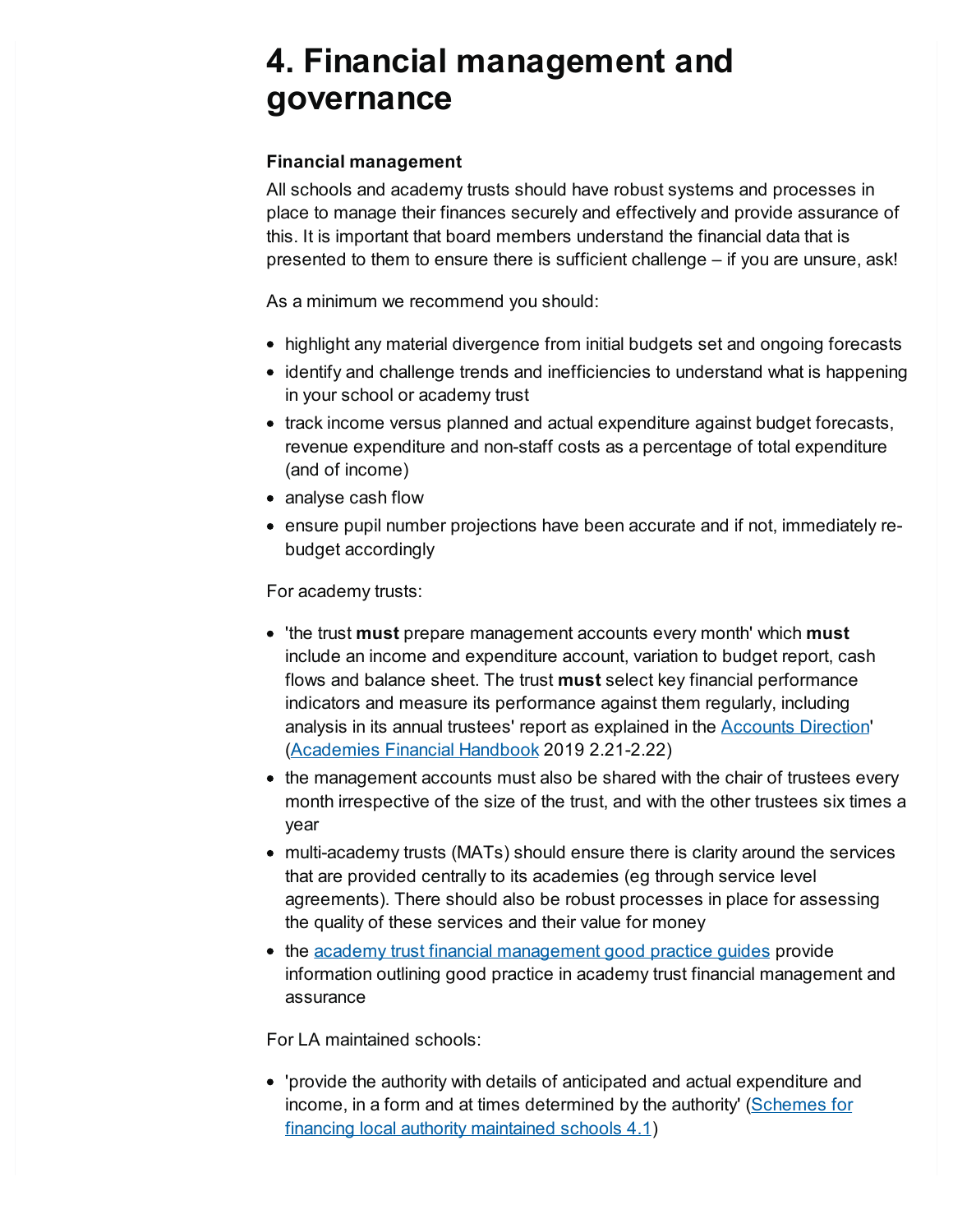For academy trusts and LA maintained schools:

- complete the school resource management [self-assessment](https://www.gov.uk/government/publications/school-resource-management-self-assessment-tool) tool return (for academies and trusts) or the schools financial value [standard](https://www.gov.uk/government/publications/schools-financial-value-standard-sfvs) (SFVS) (for maintained schools) to see how your school's expenditure and characteristics compares to thresholds and identify possible areas for change
- use the school's financial [benchmarking](https://www.gov.uk/guidance/schools-financial-efficiency-financial-benchmarking) service to compare your school's income and expenditure annually against that of similar schools and investigate further
- the school resource [management:](https://www.gov.uk/guidance/school-resource-management-checklist) checklist provides help with planning school finances and resources
- use the get financial advice for schools [guidance](https://www.gov.uk/guidance/get-financial-advice-for-schools) if you would like to find an external financial adviser

#### **School and academy trust improvement activities**

The budgetary process should be embedded within the strategic leadership function. It is an integral part of the planning cycle, not an isolated activity that is the sole responsibility of the finance manager.

You should consider:

- are school or academy trust improvement initiatives prioritised, costed, and linked to the budget?
- are all new initiatives fully costed before the school or academy trust is committed to the proposal?
- any additional workload burden to staff as a result of new initiatives
- do outcomes for pupils with SEND suggest you require a specific focus on SEND in terms of school improvement? The SEND Index available here on the SEND [Gateway](https://www.sendgateway.org.uk/whole-school-send/send-research/) enables governors to compare outcomes against the regional and national picture

### **Long and short-term financial/budget planning**

Ensure there is a 3-5 year financial/ budget plan, including balance sheet and for academy trusts cash flow projections. (Academy trusts are required to submit a 3 year budget [forecast](https://www.gov.uk/guidance/academies-budget-forecast-return) to ESFA in their annual **budget forecast return (BFR)**, and an annual budget forecast return outturn (BFRO). Trustees **must** approve both the BFR and BFRO before submission to ESFA).

The board should challenge the assumptions about future funding, pupil numbers and pressures to ensure they are realistic.

You should consider: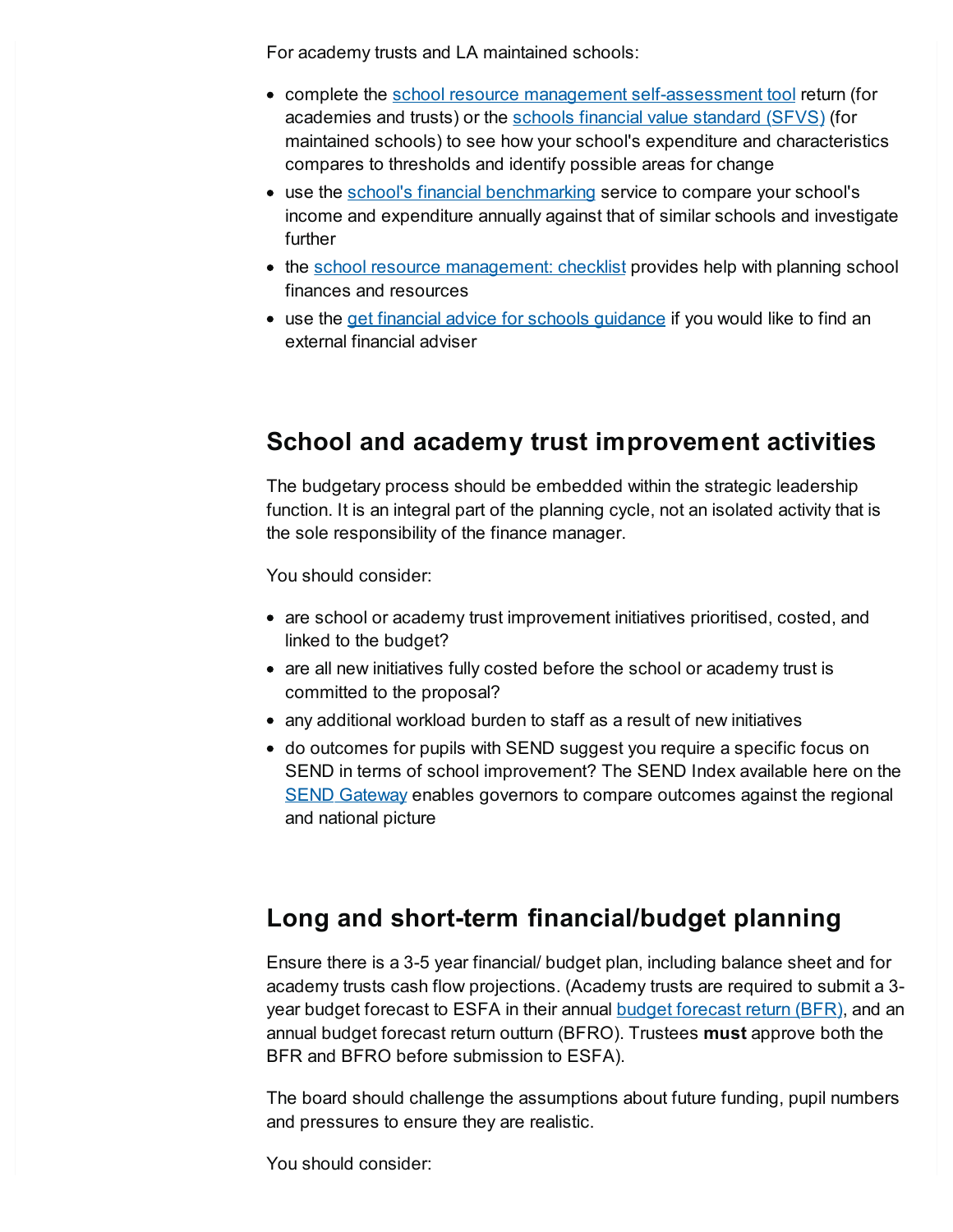- the school's formula funding for additional needs and the available data on the pupils it will support (for example those with special educational needs or English as an additional language) and the funding provided for the pupil premium
- consult the school's published pupil premium strategy and check with the senior team the rationale for the spending decisions
- planning for expenditure on your estate, including in implementing your published accessibility plan (the content of which must include plans to increase access for disabled pupils to the physical environment)

### **Schedule of contracts**

Your school or academy trust should have a contracts log to identify which contracts are due for renewal. It is important that contract renewal is planned for in advance of expiration. You should allow time to review all the commercial options, which are available and align with your school or academy trust's requirements.

All schools and academy trusts should ensure they are getting the best deals on all goods or services (eg energy and water supplies and devices such as printers, scanners and copiers).

For academy trusts and LA maintained schools:

- the buying for [schools](https://www.gov.uk/guidance/buying-for-schools/deals-for-schools) guide provides advice on buying goods and services for your school.
- the find a DfE approved [framework](https://www.gov.uk/guidance/find-a-dfe-approved-framework-for-your-school) for your school guidance helps you to find quality checked suppliers of goods and services for your school

#### **Estate management**

The school estate should be managed strategically to reflect both short and longer-term needs and priorities, including disability access.

We recommend you:

- produce an estate vision, strategy and asset management plan to support your education vision, aligning this with your published accessibility plan
- ensure you have the right data to support and enable short/ longer term planning and help strategic decision-making about your estate
- analyse what you spend on your estate now, and what you need to spend to keep it safe, watertight and to provide for the future
- prioritise expenditure and investment accordingly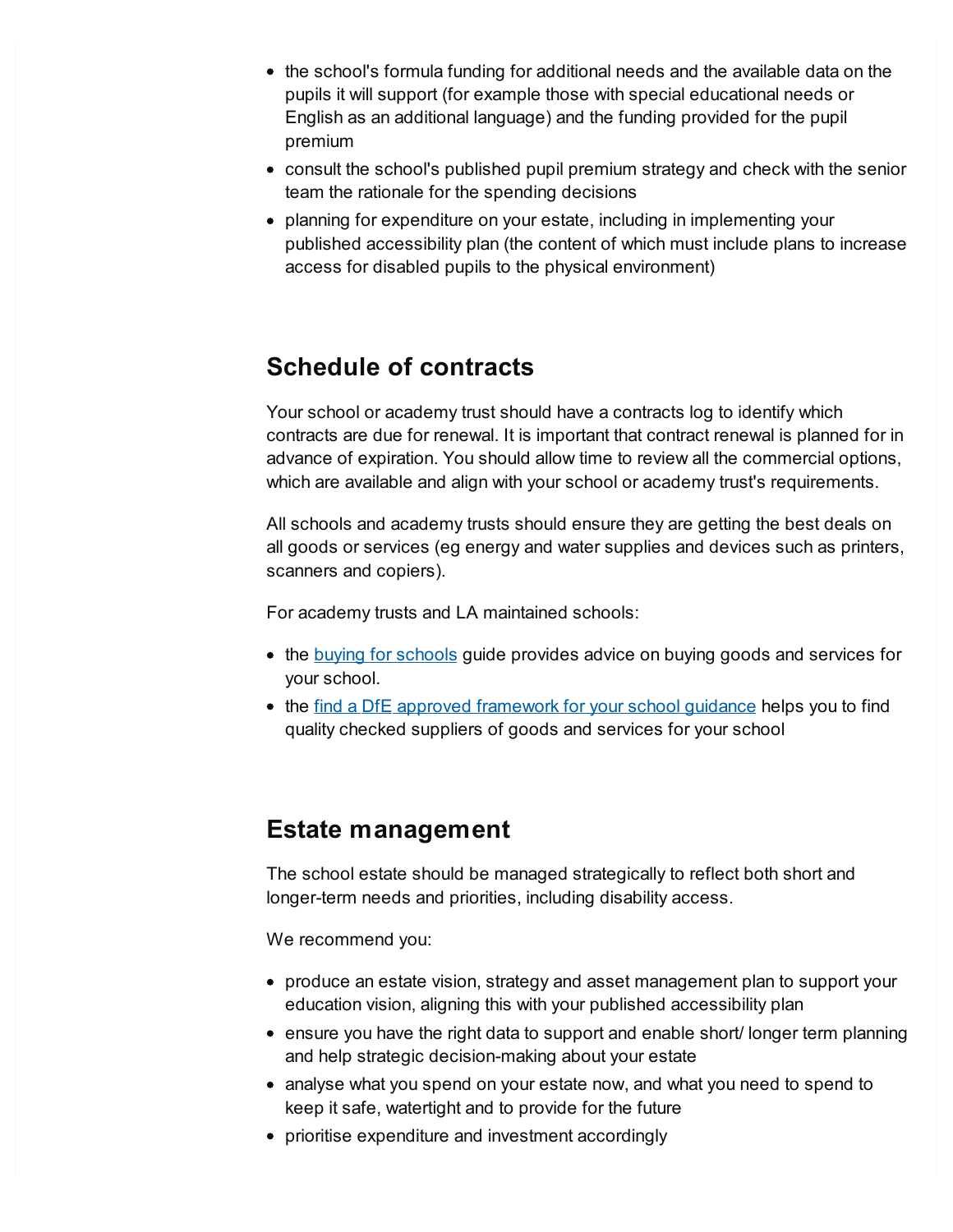For academy trusts and LA maintained schools:

- you can find further information about managing your estate strategically including performance measures and data needs in good estate [management](https://www.gov.uk/guidance/good-estate-management-for-schools) for schools
- the find a DfE approved [framework](https://www.gov.uk/guidance/find-a-dfe-approved-framework-for-your-school) for your school guidance helps you to find quality checked suppliers of goods and services for your school

### **Financial governance**

To ensure effective financial governance we recommend boards should have:

- appropriate financial skills and the ability to understand and interpret data
- clear and concise monitoring reports of the school's budget position
- access to an adequate level of financial expertise from either the school business professional or finance specialist, including when those staff are absent, e.g. on sick leave
- robust plans/policies/procedures in place to set, monitor and authorise spend and manage the risks of overspend
- adequate arrangements for audit of voluntary funds
- adequate arrangements in place to guard against fraud and theft by staff, contractors and suppliers
- business interests of boards and staff properly registered and taken into account to avoid conflicts of interest

For academy trusts:

- there **must** be an audit committee to direct 'the trust's programme of internal scrutiny and reporting to the board on the adequacy of the trust's financial and other controls, and [management](https://www.gov.uk/government/publications/academies-financial-handbook) of risks' (Academies Financial Handbook 2019 3.8)
- include a report to the board on non-compliance with the **Academies Financial** [Handbook](https://www.gov.uk/government/publications/academies-financial-handbook) (AFH), which should also cover the trusts' publications requirements.
- the school resource management [self-assessment](https://www.gov.uk/government/publications/school-resource-management-self-assessment-tool) tool provides assurance that good financial management is in place and can be used to identify where they may be able to make changes to improve their management of resources
- [establishing](https://www.gov.uk/government/publications/multi-academy-trusts-establishing-and-developing-your-trust) and developing your trust provides guidance and resources for academy trusts, including those establishing new trusts and existing trusts planning to grow
- the Academies Financial Handbook describes the financial requirements for academy trusts.

For LA maintained schools:

• the schools financial value [standard](https://www.gov.uk/guidance/schools-financial-value-standard-and-assurance-sfvs) (SFVS) provides assurance that good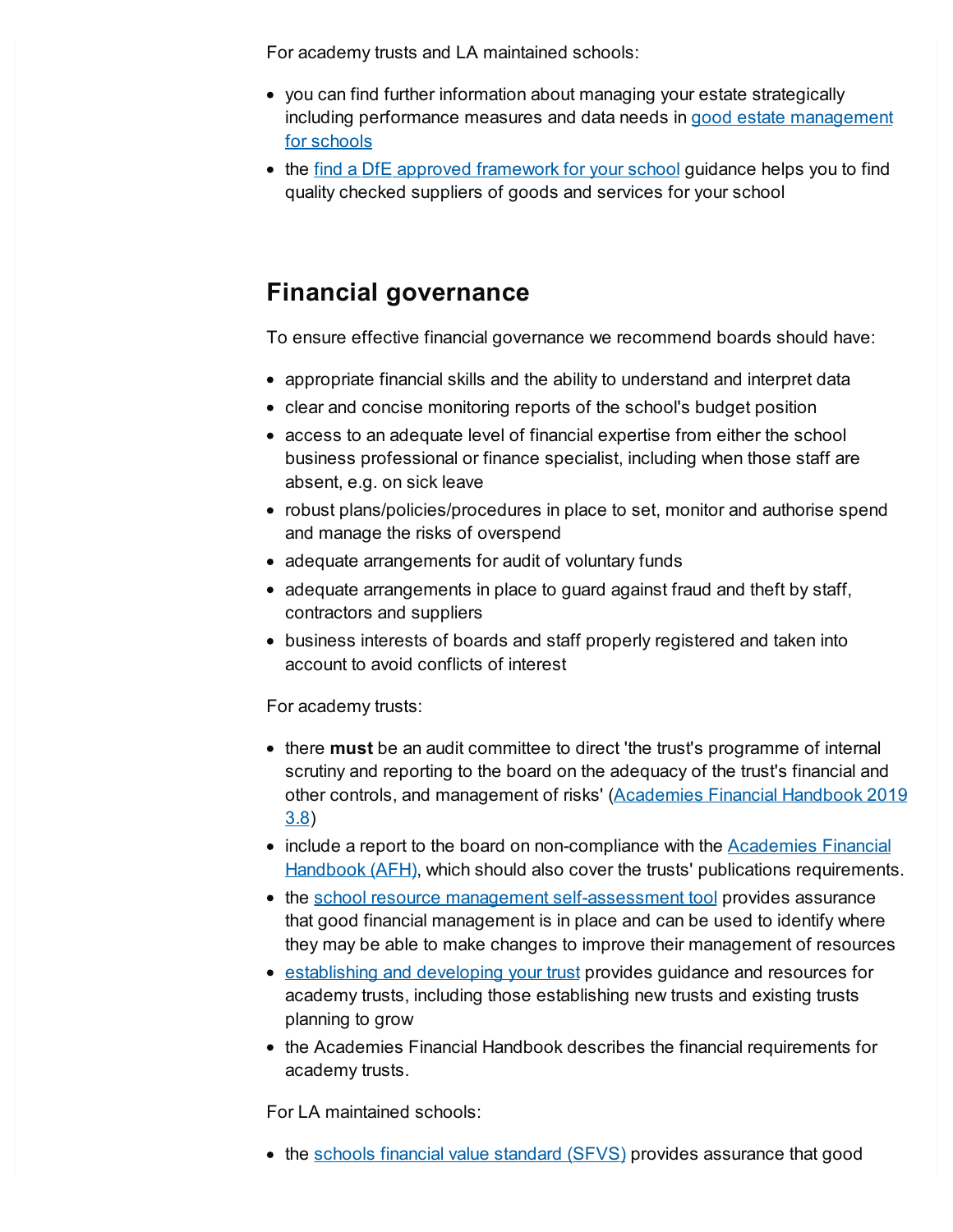financial management is in place and can be used to identify where they may be able to make changes to improve their management of resources

• the [schemes](https://www.gov.uk/government/publications/schemes-for-financing-schools) for financing schools provides statutory guidance for local authorities on producing and amending school financing schemes

For academy trusts and LA maintained schools:

• the [Governance](https://www.gov.uk/government/publications/governance-handbook) Handbook provides guidance on the roles and duties of governing boards, and advice on the skills, knowledge and behaviours they need to be effective

#### **Remuneration**

Boards should exercise strong governance around CEO pay or other highly paid staff. Remuneration committees should evidence and validate the decisionmaking processes used when setting and increasing pay and associated packages. There should be strong challenge to ensure it is appropriate, high pay can only be justified by delivering exceptional education and balancing the books.

You should consider:

- assessing the roles and responsibilities of the individual
- level of challenge to the role: educational, financial, and geographical challenges locally
- reviewing performance activity against objectives
- other benefits paid in addition to the salary base
- how pay decisions are documented
- how value for money is achieved

For academy trusts:

- 'The board of trustees **must** ensure its decisions about levels of executive pay (including salary and any other benefits) follow a robust evidence-based process and are a reasonable and defensible reflection of the individual's role and responsibilities' [Academies](https://www.gov.uk/government/publications/academies-financial-handbook) Financial Handbook 2019 2.30
- The setting [executive](https://www.gov.uk/government/publications/setting-executive-salaries-guidance-for-academy-trusts) salaries guidance sets out key factors to supports trust in making decisions about salaries and enables boards to be both confident and accountable in their decisions

For LA maintained schools:

• The school teachers' pay and [conditions](https://www.gov.uk/government/publications/school-teachers-pay-and-conditions) guidance applies

#### **Gender pay gap**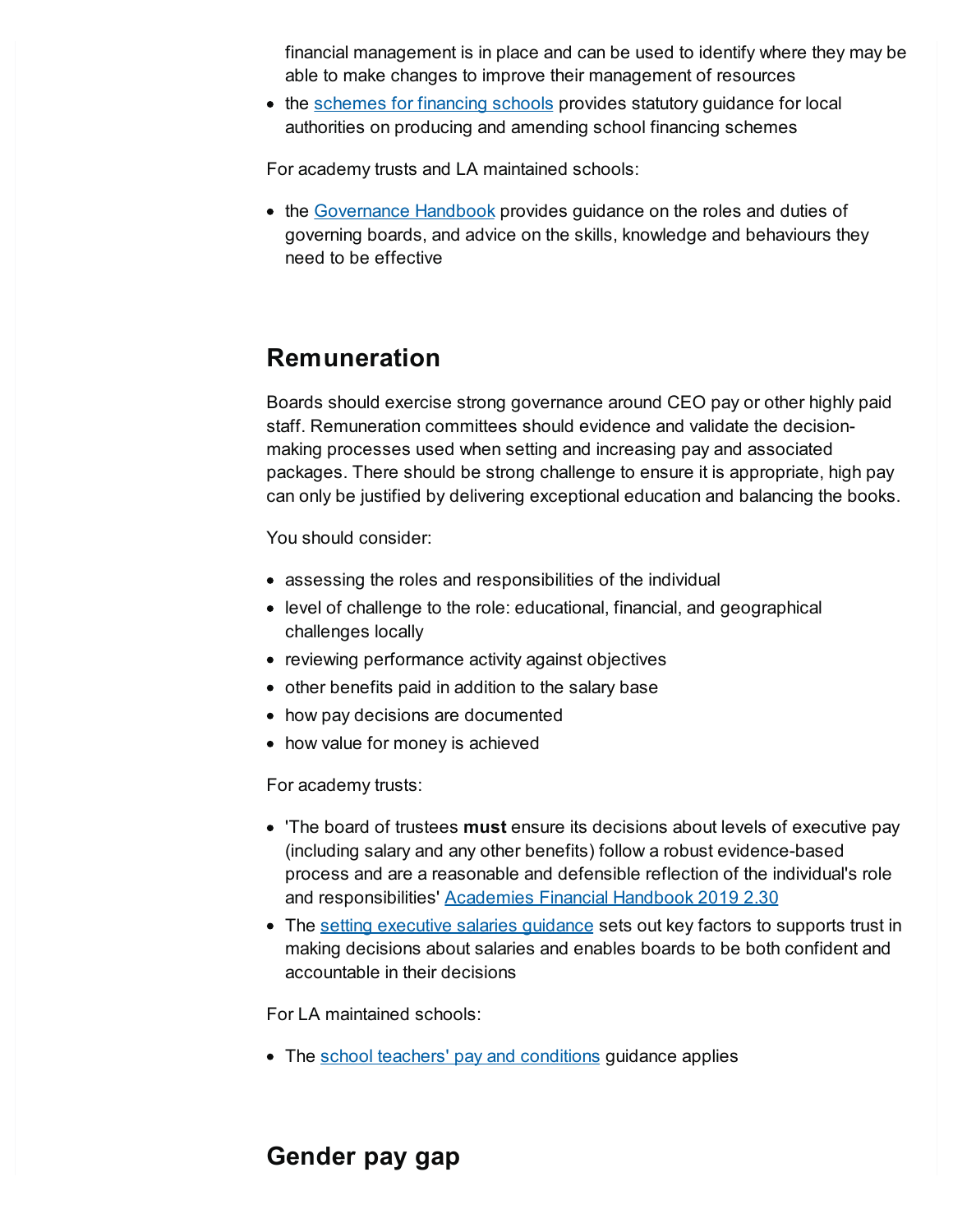The gender pay gap is the difference in the average hourly wage of all men and women across a workforce.

Schools and trusts with 250 or more employees are legally required to publish their gender pay gap figures annually, on the Government's [reporting](https://gender-pay-gap.service.gov.uk/) portal and on their own websites. The statutory deadline for public bodies to publish their data is 30 March each year. More information on the reporting requirements is available on the ACAS [website](http://www.acas.org.uk/genderpay).

We recommend that boards challenge leadership teams to identify potential causes of the gender pay gap in their school or trust and develop an effective action plan to tackle it. The Government Equalities Office has published guidance to help employers understand their gender pay gap figures and take the right actions to address any gender pay differences, including advice on using [evidence-based](https://gender-pay-gap.service.gov.uk/public/assets/pdf/understand-your-gender-pay-gap.pdf) [actions](https://gender-pay-gap.service.gov.uk/actions-to-close-the-gap) to close the gap, eight ways to understand your gender pay gap and a [four-step](https://gender-pay-gap.service.gov.uk/public/assets/pdf/action-plan-guidance.pdf) quide to developing an action plan.

## **5. Quality assurance**

#### **Ofsted judgements**

Review the last Ofsted assessment and future expectations.

For academy trusts and LA maintained schools:

• Ofsted's new education inspection [framework](https://www.gov.uk/government/collections/education-inspection-framework) for 2019. This framework sets out Ofsted's inspection principles and the main judgements that inspectors make

### **Audit ratings**

Boards should review internal and external audit ratings and identify areas for improvement, ensuring there is clear ownership of actions and timescales for completion.

For academy trusts:

'The audit process can support trusts by identifying areas that may require improvement. The board of trustees taking advice from the audit committee, **must** ensure there is an appropriate, reasonable and timely response by the trust's management team to any findings by external auditors, taking opportunities to strengthen systems of financial management and control'.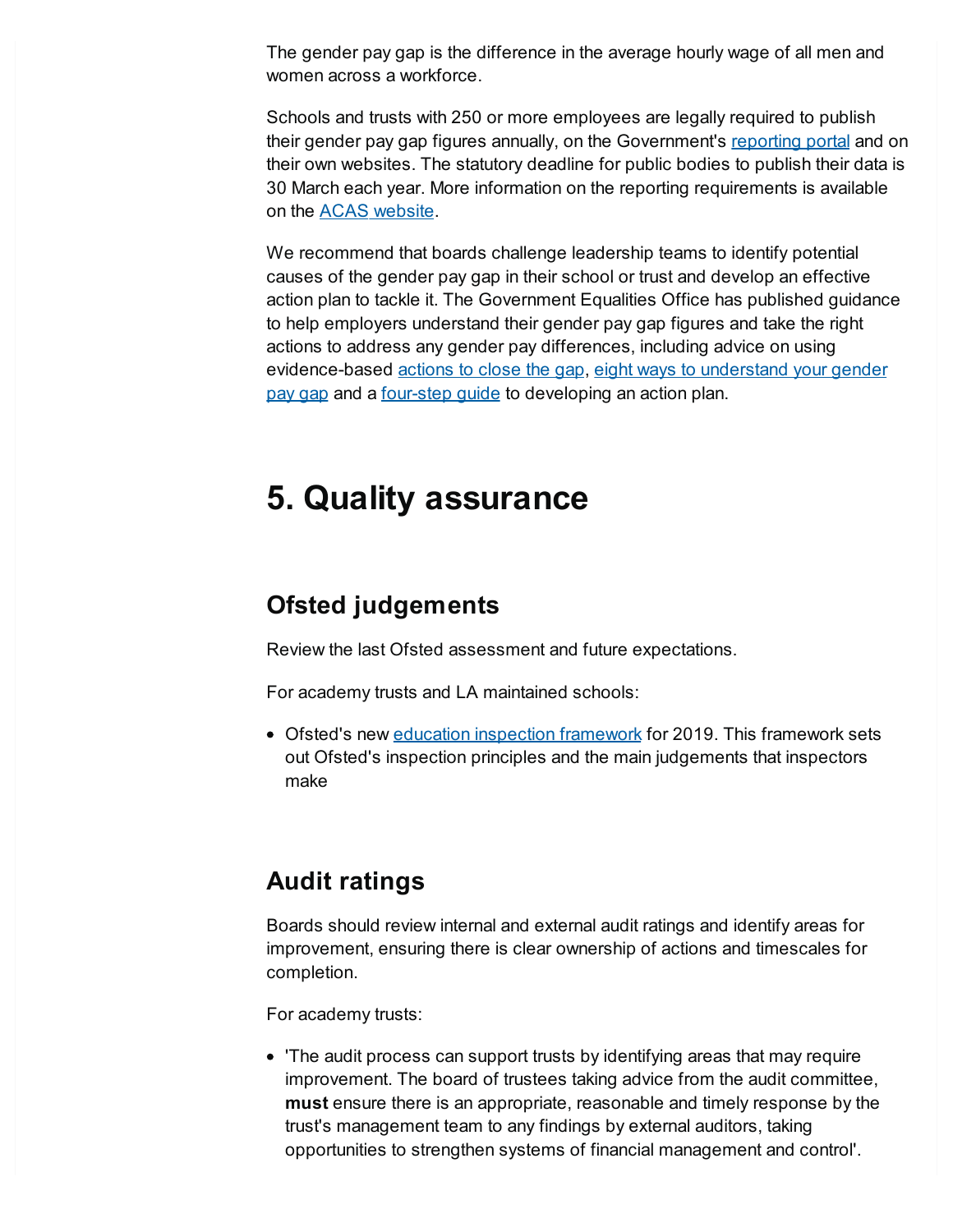(Academies Financial Handbook 2019 (4.16).

- trustees should also consider the comments and findings in their external auditor's management letter, **and** the formal opinion on the accounts and regularity.
- the academy trust financial [management](https://www.gov.uk/government/publications/academy-trust-financial-management-good-practice-guides) good practice quides:
	- 'academy trust [management](https://www.gov.uk/government/publications/academy-trust-financial-management-good-practice-guides) letters' provides further information about management letters
	- ['choosing](https://www.gov.uk/government/publications/academy-trust-financial-management-good-practice-guides) an external auditor for an academy trust' provides further information about the appointment of an external auditor
	- 'internal scrutiny in [academy](https://www.gov.uk/government/publications/academy-trust-financial-management-good-practice-guides) trusts' provides further information about internal scrutiny
- boards should conduct a review of the academy trust's annual internal summary report consisting of the auditor's key findings, recommendations and conclusions, including any other internal scrutiny reports produced and identify areas for improvement.

For LA maintained schools:

• local authorities (LAs) are responsible for the financial monitoring and audit of maintained schools. LAs are required to publish [schemes](http://www.gov.uk/government/publications/schemes-for-financing-schools) for financing schools setting out the financial relationship between them and the schools they maintain. This guidance is required to include information about auditing.

### **Risk register**

Boards should regularly review the procedures, processes and controls which are in place, to effectively manage risk and any actions to mitigate them.

For academy trusts:

- the risk register sets out the challenges and threats that the trust is facing, together with the action that the trust's management team should be taking to mitigate negative outcomes
- the academy trust risk [management](https://www.gov.uk/government/publications/academy-trust-financial-management-good-practice-guides) good practice guide provides further information on risk management

### **Equality**

Review data relevant to your published equality objectives and the material you have published to demonstrate how you are complying with the public sector Equality Duty.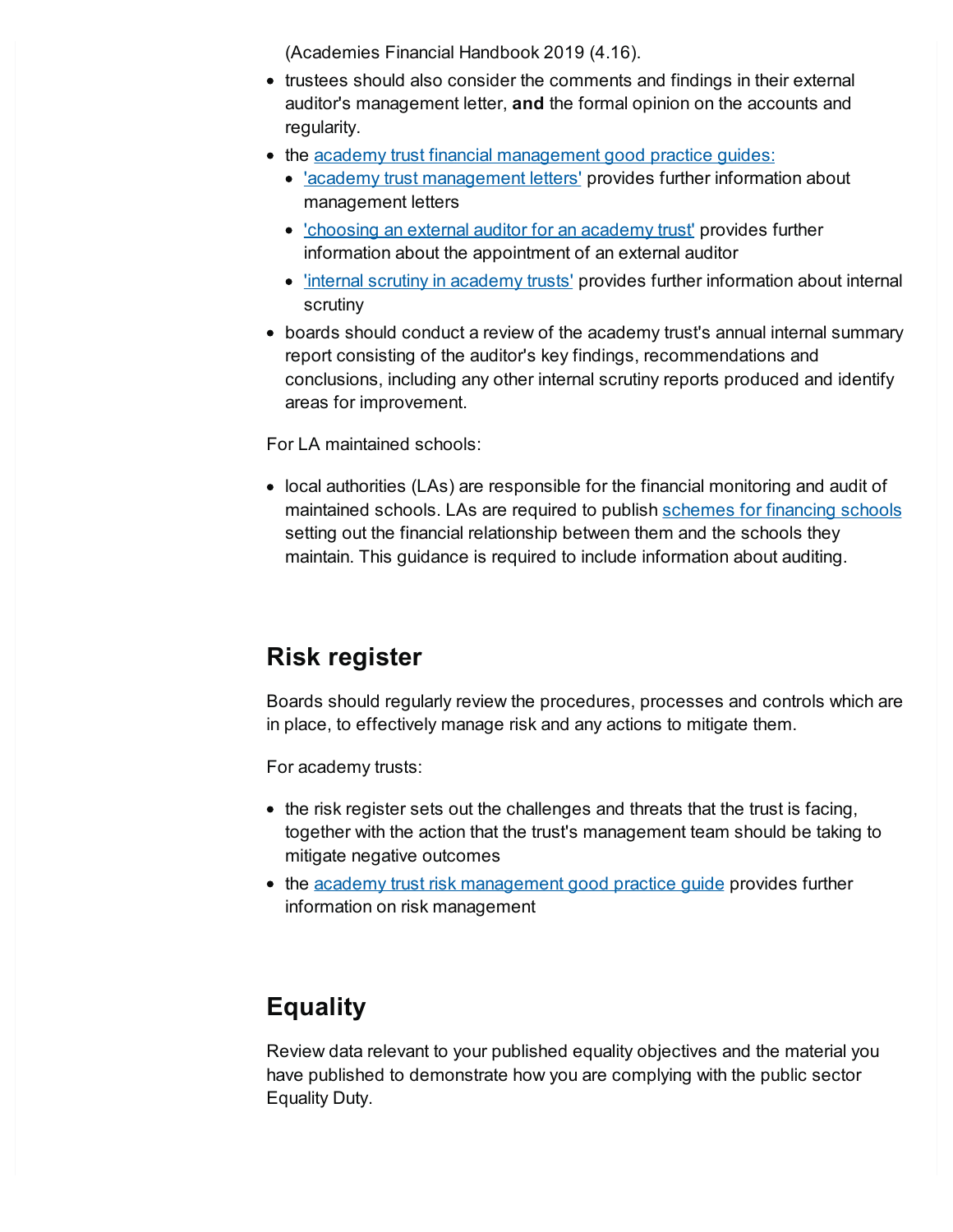#### **Other reviews**

For example, look at outcomes of annual reviews including but not limited to school improvement reviews, pupil premium reviews, safeguarding reviews, and denominational inspections (for organisations designated with a religious denomination).

Consider whether data highlights a need to commission a **[SEND](http://www.gov.uk/guidance/commissioning-a-send-review)** review, which looks at how education settings provide for pupils with special educational needs and disabilities.

The Preparing for Adulthood tool available on the SEND [Gateway](https://www.sendgateway.org.uk/whole-school-send/find-wss-resources.html) helps you consider if your establishment is sufficiently preparing pupils with SEND for adulthood/ employment.

## <span id="page-16-0"></span>**6. Safeguarding and well-being**

#### **Safeguarding**

All schools, [academies](https://www.gov.uk/government/publications/keeping-children-safe-in-education--2) and academy trusts **must** comply with the keeping children safe in education statutory guidance.

'Boards should ensure they read and have regard to this guidance.

Boards should ensure their schools have effective safeguarding policies and procedures in place. This includes an effective child protection policy, which should describe procedures in accordance with government guidance and reference any locally agreed multi-agency safeguarding arrangements put in place by the three safeguarding partners. It should be available publicly either via the organisation's website or by other means. It should also be updated annually (as a minimum).' [\(Governance](https://www.gov.uk/government/publications/governance-handbook) Handbook 2019 6.7)

Academy trusts **must** comply with the Education [\(Independent](https://www.legislation.gov.uk/uksi/2014/3283/pdfs/uksi_20143283_en.pdf) School Standards) Regulations 2014.

You should consider:

- the types of concern raised to identify emerging trends
- actions taken to mitigate the risk of re-occurrence
- the effect of the concern on pupil(s) and impact of intervention taken as a result of the concern
- ensuring regular audit checks are being carried out effectively on preemployment checks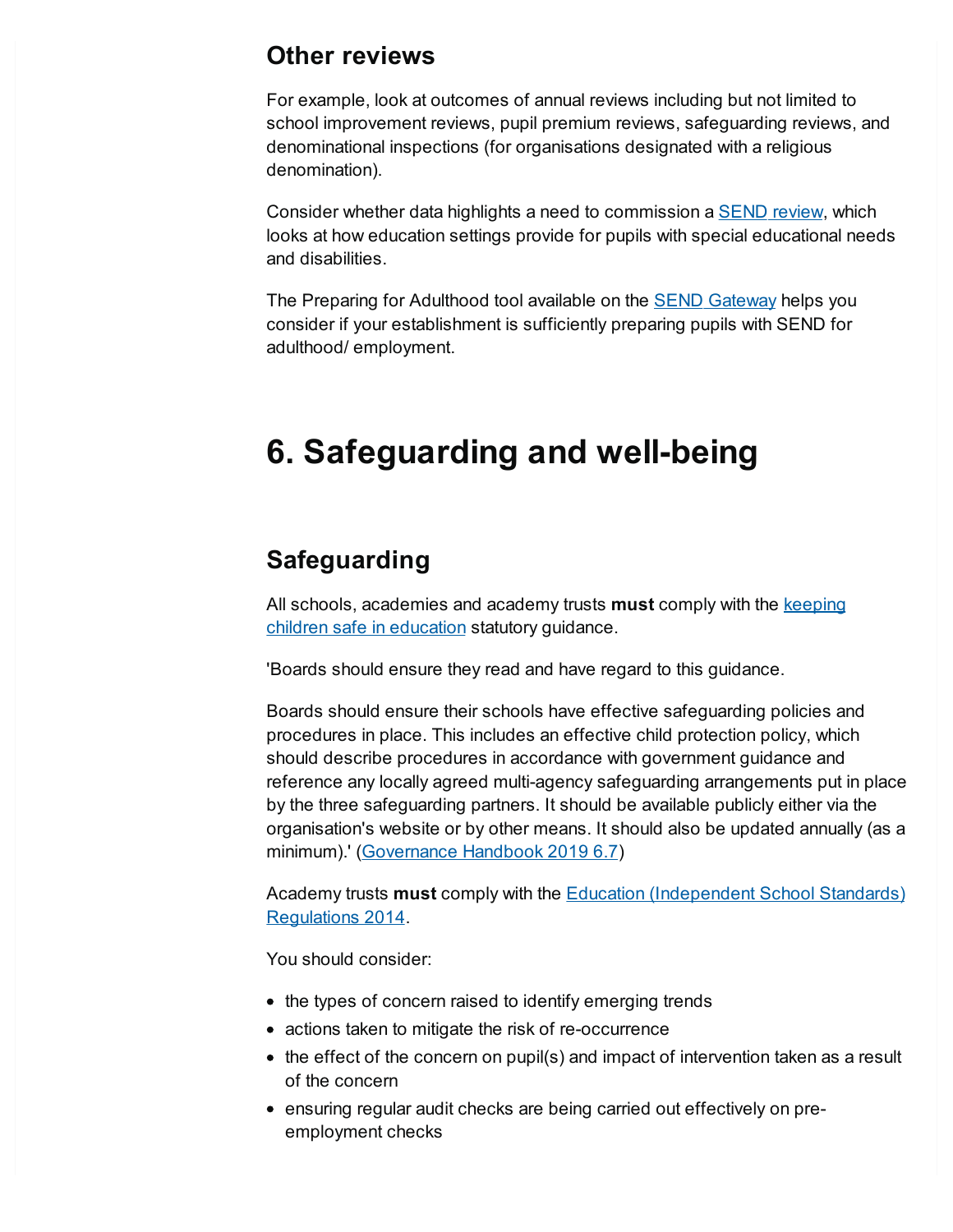Regularly challenge data around the percentage of staff who are DBS cleared, in particular any outstanding vetting in new employees and the intervention put in place to mitigate risks to pupils until clearance is received.

#### **Health and safety**

Boards should analyse health and safety/ accident reports and review areas of non-compliance and audit concerns.

Contingency plans should be in place which cover a range of potential incidents that could occur.

You should consider:

- number of notifiable accidents/dangerous occurrences
- near misses and assess what can be learned/what improvements can be made

For academy trusts and LA maintained schools:

• the [emergency](https://www.gov.uk/guidance/emergencies-and-severe-weather-schools-and-early-years-settings) planning and response guidance provides information on how schools and other educational settings should plan for and deal with emergencies the health and safety; [responsibilities](https://www.gov.uk/government/publications/health-and-safety-advice-for-schools/responsibilities-and-duties-for-schools#responsibilities) for schools guidance summarises the health and safety law relevant to all schools.

# <span id="page-17-0"></span>**7. The school community – staff, pupils and parents**

#### **Staff views**

You should consider:

• staff feedback to measure levels of satisfaction, staff surveys, and exit interview summary reports.

You can find [examples](https://www.gov.uk/government/publications/reducing-workload-identify-the-issues-in-your-school) of staff workload surveys in the reducing teacher workload toolkit.

The toolkit provides practical advice and tools to help school leaders and teachers review and reduce workload, including in relation to data management.

The reducing teacher workload: data [management](https://www.gov.uk/government/publications/reducing-teacher-workload-data-management-review-group-report) review group report provides information about eliminating unnecessary workload for teachers when managing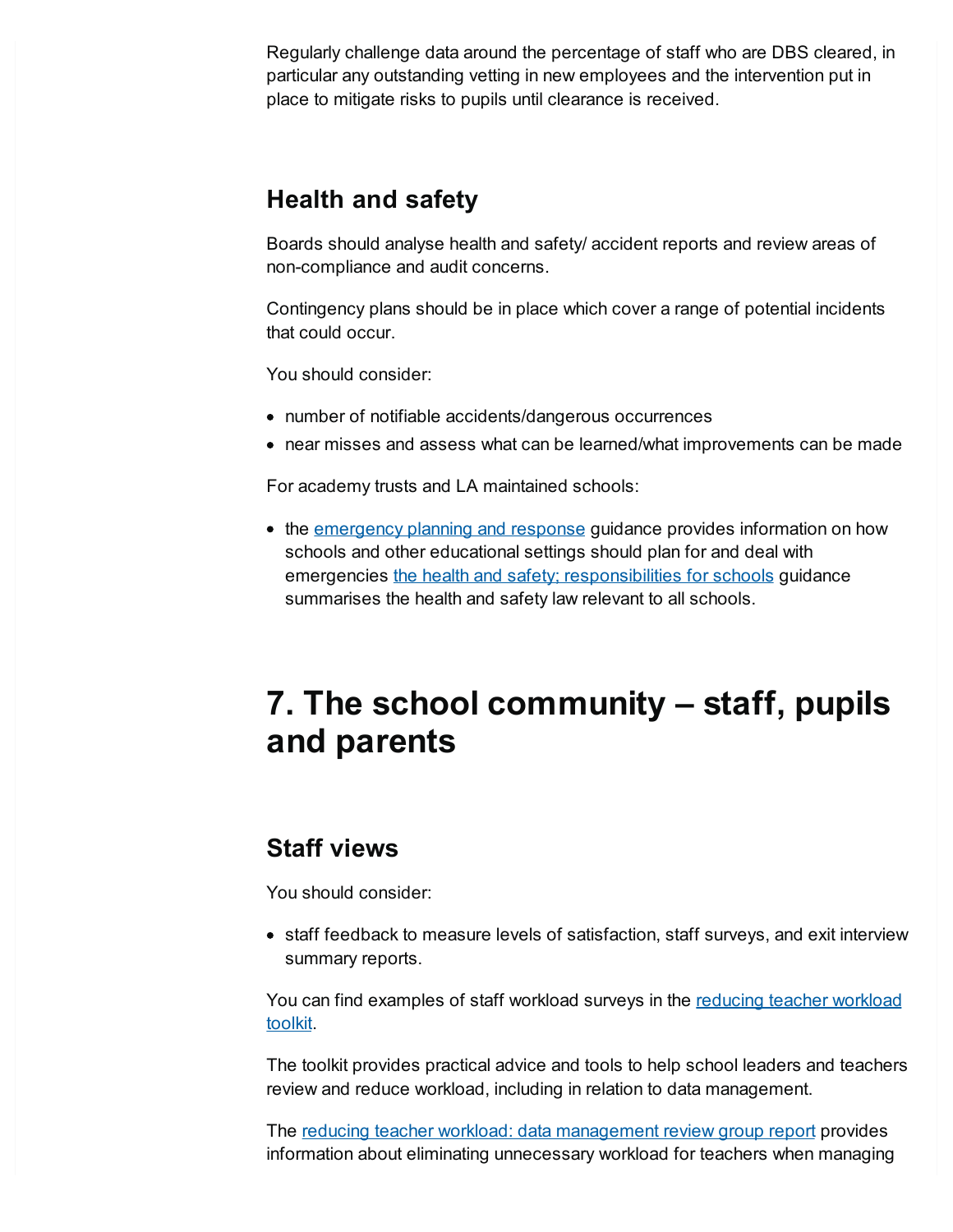data. The [making](https://www.gov.uk/government/publications/teacher-workload-advisory-group-report-and-government-response) data work report sets out recommendations and principles to reduce unnecessary workload associated with data and evidence collection.

#### **Human resources**

You should consider:

- reasons for high staff absence/turn over
- staff performance/ objective setting and appraisals
- succession planning
- skills shortages for teaching/non-teaching staff and at board level

The professional [development](https://www.gov.uk/government/collections/professional-development-for-school-leaders) for school leaders provides information on professional development for school leaders and governors.

#### **Pupil views**

Academy trusts are charities and must operate in the public interest. They are accountable to the pupils they teach and the communities they serve.

Establish a mechanism to measure pupil satisfaction.

#### **Parent views**

As the strategic leaders of their organisations it is vital that boards are connected with, and answerable to, the communities they serve, particularly parents/carers... The board should be able to demonstrate the methods used to seek the views of parents, carers and the local community and be able to show how those views have influenced their decision making' [\(Governance](https://www.gov.uk/government/publications/governance-handbook) Handbook 2019 2.4).

A feedback mechanism should be established to measure the levels of parent engagement and satisfaction. Schools should use indicators such as the trend in numbers of first choice applicants for school places or an annual parental questionnaire to provide such data.

You should consider:

- attendance rates at open days or parents' evenings
- number of complaints received what are these about/is there a common theme, what action is being taken to address these?

Ofsted **[Parent](https://www.gov.uk/government/publications/parent-view-toolkit-for-schools/parent-view-toolkit-for-schools) View** is a mechanism available to parents/ carers to provide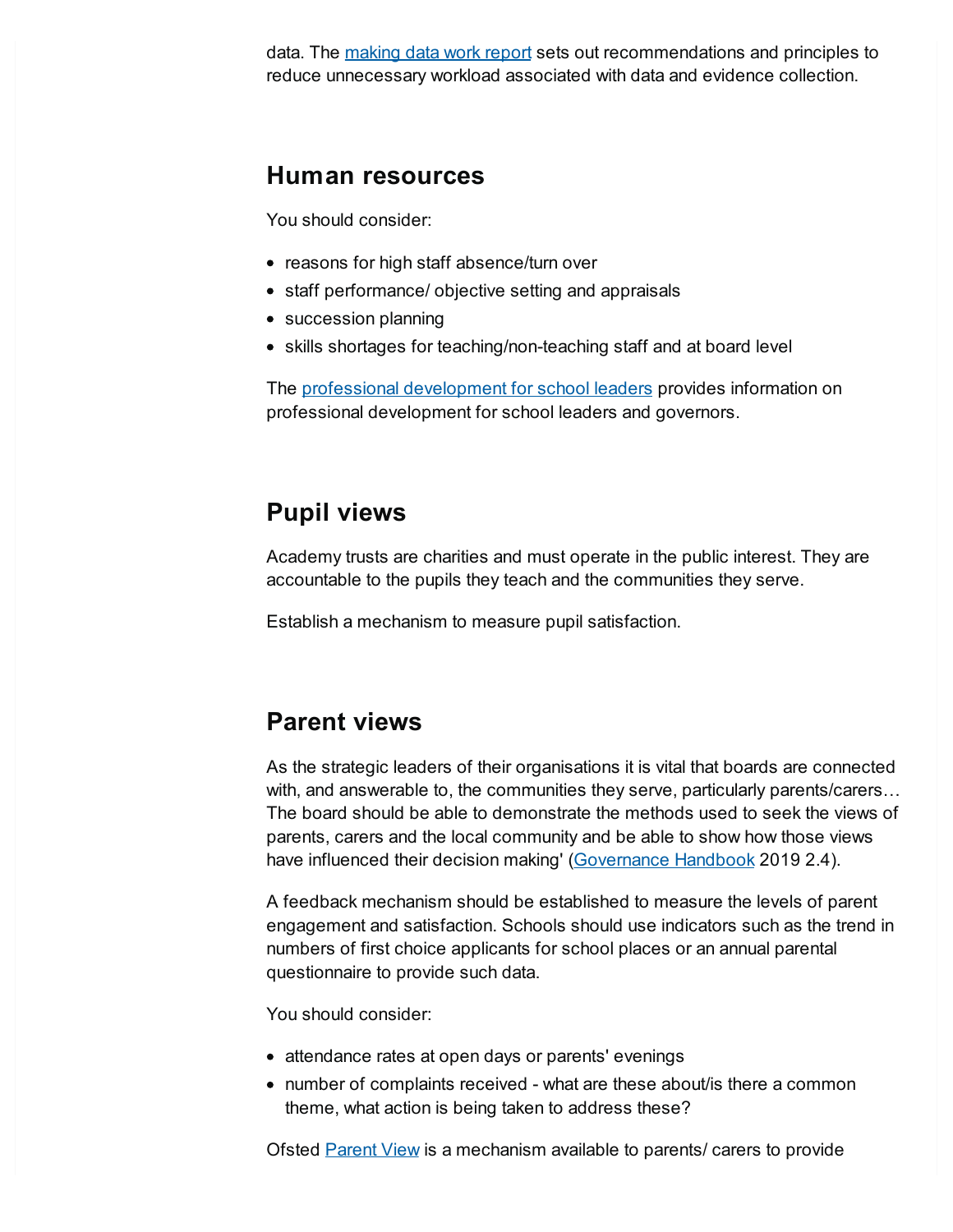feedback regarding their child's school. Schools can sign up for regular feedback alerts.

#### **Is this page useful?** [Yes](https://www.gov.uk/contact/govuk) [No](https://www.gov.uk/contact/govuk) Is the Magnetic Control of the Magnetic Section 1 and 1 and 1 and 1 and 1 and 1 and 1 and 1 and 1 and 1 and 1 and 1 and 1 and 1 and 1 and 1 and 1 and 1 and 1 and 1 and 1 and 1 and 1 and 1 and

#### **Brexit**

**Get [ready](https://www.gov.uk/brexit) for Brexit** 

#### **Services and information**

#### **[Benefits](https://www.gov.uk/browse/benefits)**

Births, deaths, [marriages](https://www.gov.uk/browse/births-deaths-marriages) and care Business and [self-employed](https://www.gov.uk/browse/business) [Childcare](https://www.gov.uk/browse/childcare-parenting) and parenting [Citizenship](https://www.gov.uk/browse/citizenship) and living in the UK [Crime,](https://www.gov.uk/browse/justice) justice and the law [Disabled](https://www.gov.uk/browse/disabilities) people Driving and [transport](https://www.gov.uk/browse/driving)

## [Education](https://www.gov.uk/browse/education) and learning [Employing](https://www.gov.uk/browse/employing-people) people [Environment](https://www.gov.uk/browse/environment-countryside) and countryside Housing and local [services](https://www.gov.uk/browse/housing-local-services) [Money](https://www.gov.uk/browse/tax) and tax [Passports,](https://www.gov.uk/browse/abroad) travel and living abroad Visas and [immigration](https://www.gov.uk/browse/visas-immigration) [Working,](https://www.gov.uk/browse/working) jobs and pensions

#### **Departments and policy**

How [government](https://www.gov.uk/government/how-government-works) works

**[Departments](https://www.gov.uk/government/organisations)** 

**[Worldwide](https://www.gov.uk/world)** 

**[Services](https://www.gov.uk/search/services)** 

[Guidance](https://www.gov.uk/search/guidance-and-regulation) and regulation

News and **[communications](https://www.gov.uk/search/news-and-communications)** 

[Research](https://www.gov.uk/search/research-and-statistics) and **statistics** 

Policy papers and **[consultations](https://www.gov.uk/search/policy-papers-and-consultations)** 

[Transparency](https://www.gov.uk/search/transparency-and-freedom-of-information-releases) and freedom of information releases